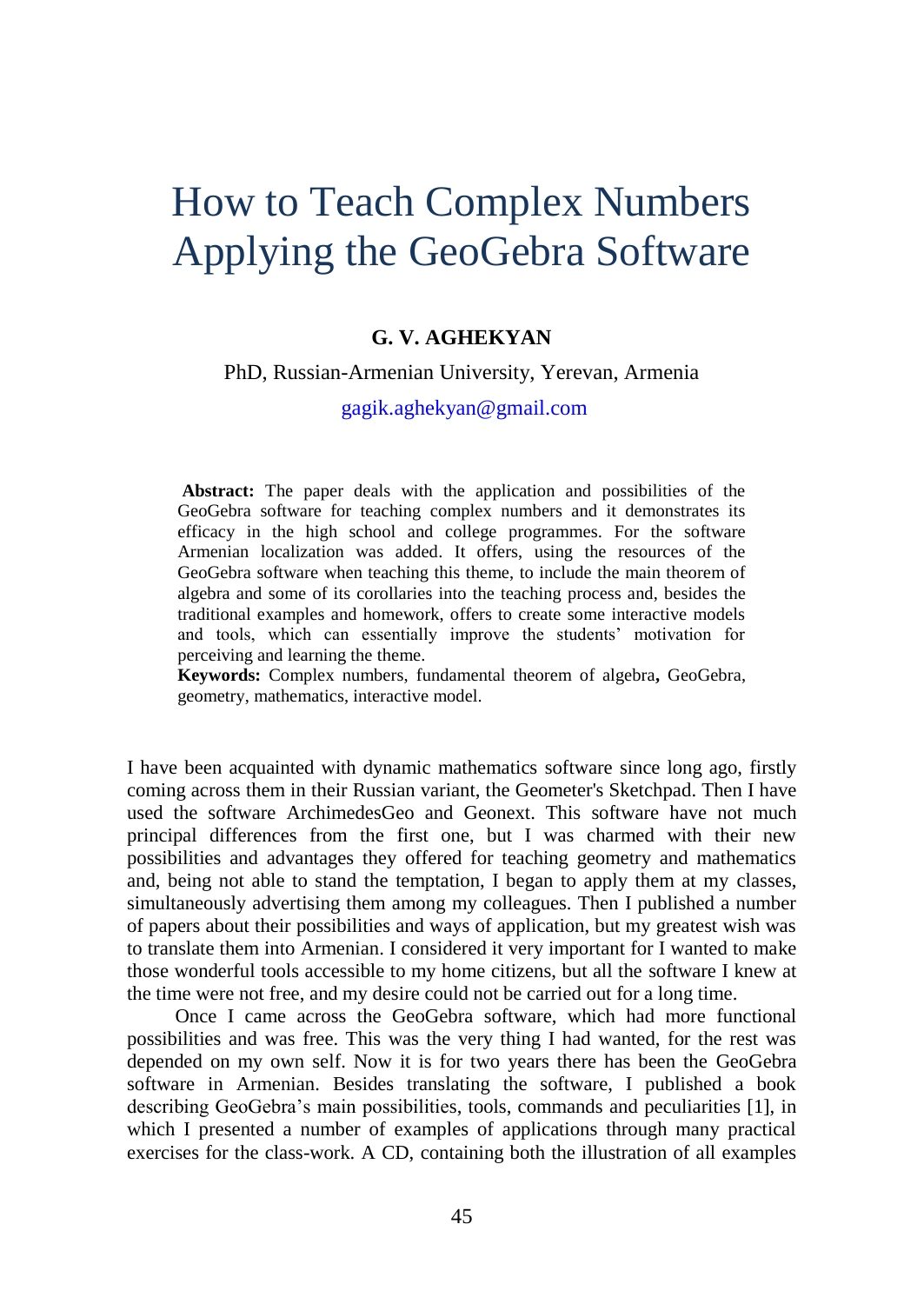in the book and the practical exercises of GeoGebra file possibilities, is attached to the book.

The CD also contains a great many models.

The next step of spreading the software in Armenia was retraining of 10 teachers, subsided by "World Vision Armenia" (see Pic. 1). Then a number of meeting with teachers of the Republic of Armenia followed, which had been arranged by the publisher of my book (see Pic 2, 3). About 1300 teachers took part in the meetings and, believe me, all the teachers were fascinated by the software and they considered its application for teaching mathematics and geometry very important and useful. The only problem the teachers were concerned was the insufficient quantity of devices at Armenian schools, because many schools in Armenia have no sufficient numbers of computers etc.



Pic. 1



Pic. 2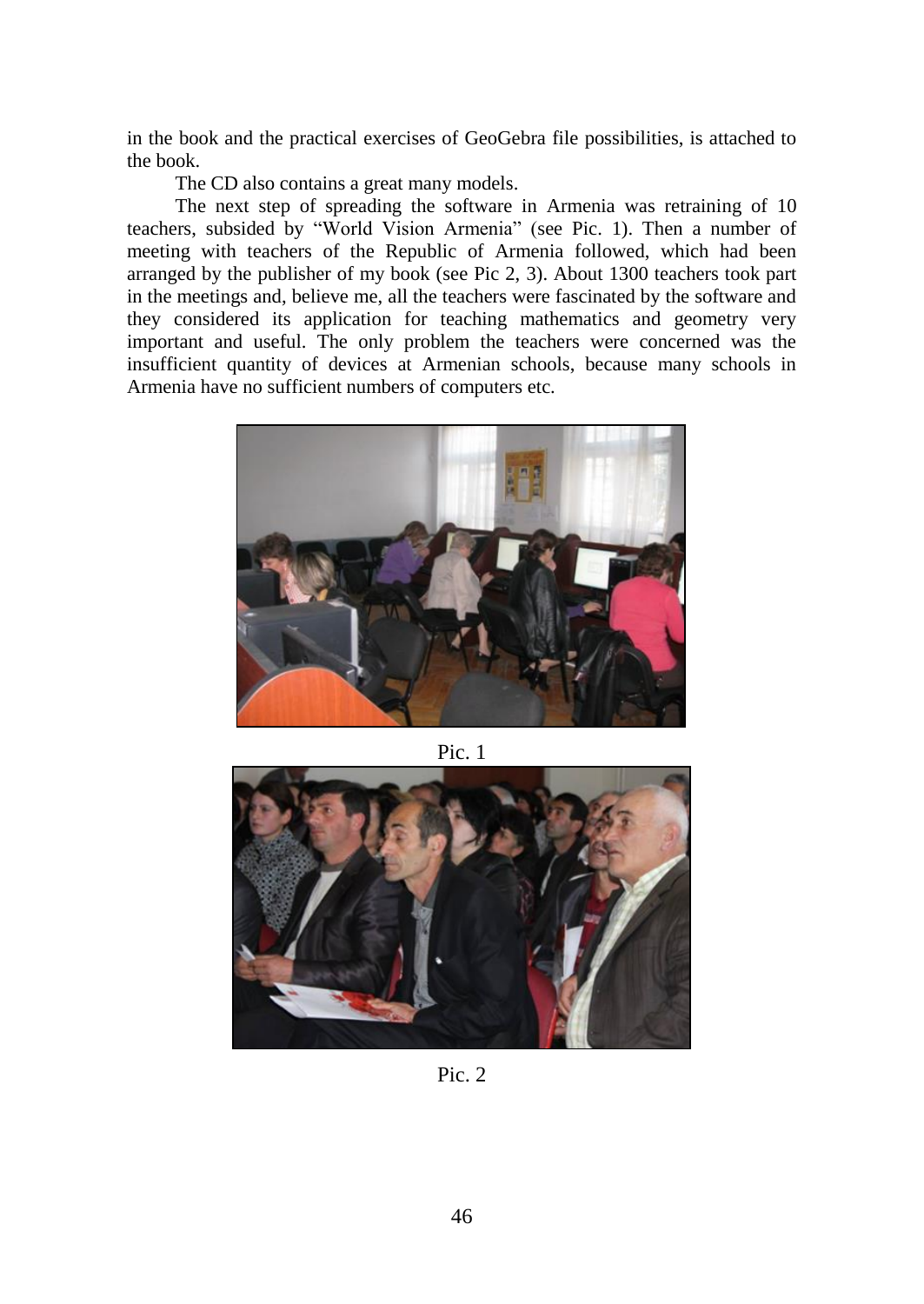

Pic. 3

The softwares of dynamic mathematics, like many other ones, present a certain environment through their tools and commands, and the ways and versions of using this environment generally depend on the abilities of the user. The GeoGebra can be applied when teaching many various themes of mathematics and geometry [2]. My own experience shows that it is useful when teaching physics, too. In particular, I can mention the laboratory for studying the theory of photo-effect [3], which has successfully been applying in the schools.

Now, as I mentioned above, I want to present some ideas of mine about the possibilities and efficiency of GeoGebra when teaching complex numbers.

To match the teaching standards in Armenia with those in Europe the Armenian schools passed to 12 year teaching duration. This transition gave forth certain changes in school mathematics programme in Armenia, in particular, in the classes having science bias the theme, complex numbers, was added [4].

This part of mathematics naturally is rather hard for the school students and this is natural because the theory of complex numbers is 'more abstract' even for those few talented students, especially, if one takes into account the fact that the physical notions must be measurable and, consequently, they must be real, not imaginary or complex.

Besides, in contrast to the real numbers (integers, rational or irrational numbers) which come across in the whole course of mathematics and geometry, after studying the theory of complex numbers the Armenian student never sees them again for the next two final years. Thus, the knowledge about them the student gets is gradually forgotten during the next two years. This is the reason that the subject theme is somewhat isolated and the student has a feeling of aimlessness and unreasonableness when studying these numbers, which results in the lack of sufficient interest and desire for studying them, putting the teacher before a very hard teaching problem, if not an impossible one, because it is much more difficult to teach something when the student has not any motivation.

Now let us see what possibilities there are to put right this situation and to make the teaching and learning of the theme easier.

I believe that the teaching and learning process will essentially gain if: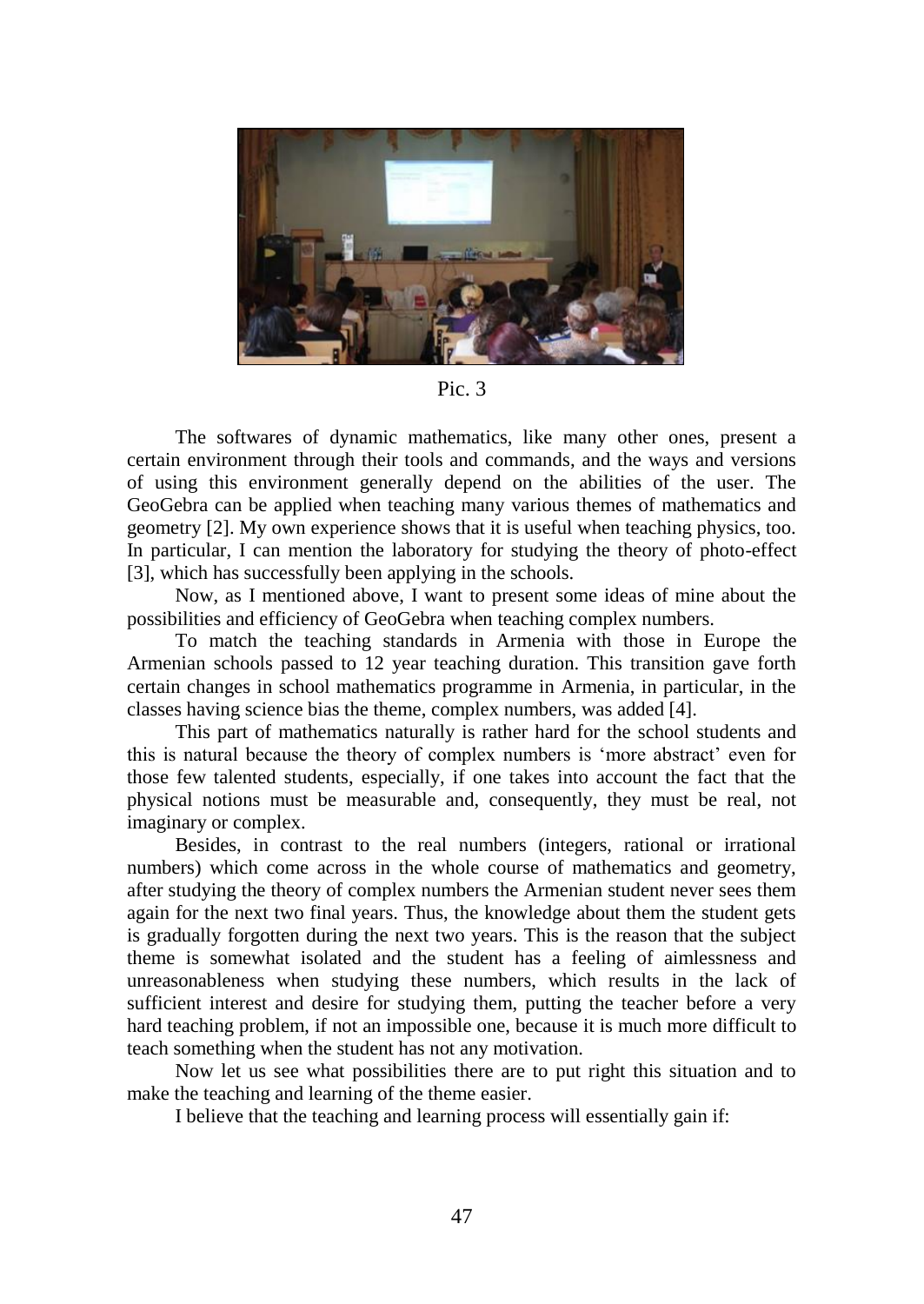- the complex numbers 'become visible,' that is, if they are displayed in a manner that the operations with them become 'visibly illustrated;' moreover, if they become easier and easily changeable
- it is possible, in the frame of the theme, to make judgments about the main theorem of algebra and its consequences, presenting many different examples
- besides the traditional examples and homework in the textbook many interesting and impressive exercises for doing by the computer are offered.

Obviously, it is impossible to carry out the above-said tasks 'with the chalk on the blackboard', and the softwares of dynamic mathematics put enormously wider possibilities at one's disposal, through which one could carry out the abovementioned three tasks, and GeoGebra is the most convenient free software for all the three tasks, because, in contrast to other softwares of dynamic mathematics, this software possesses the tools and commands for presenting the complex numbers, for finding their sums, differences, products and quotients and for calculating the complex roots of polynomials with real coefficients. The fact that the software is free is an important advantage, and it is the only software of dynamic mathematics that has an Armenian version.

Now let us see, for instance, how the addition of complex numbers is carried out in the GeoGebra environment. Choosing the tool, "Complex Number", press at some two points on the complex coordinate plane. Then, two complex numbers,  $z_1$ and  $z_2$ , are created and the plane becomes a complex one. To get the sum of these numbers write  $z_1 + z_2$  in the line, "Input" and press "Enter," resulting the sum number,  $z_3$ , on the complex plane (see Fig. 1).



Fig. 1

If one holds the number,  $z_1$  or  $z_2$ , by the mouse and changes it,  $z_3$  gets immediately changed, too. Such an 'addition' process becomes both interesting and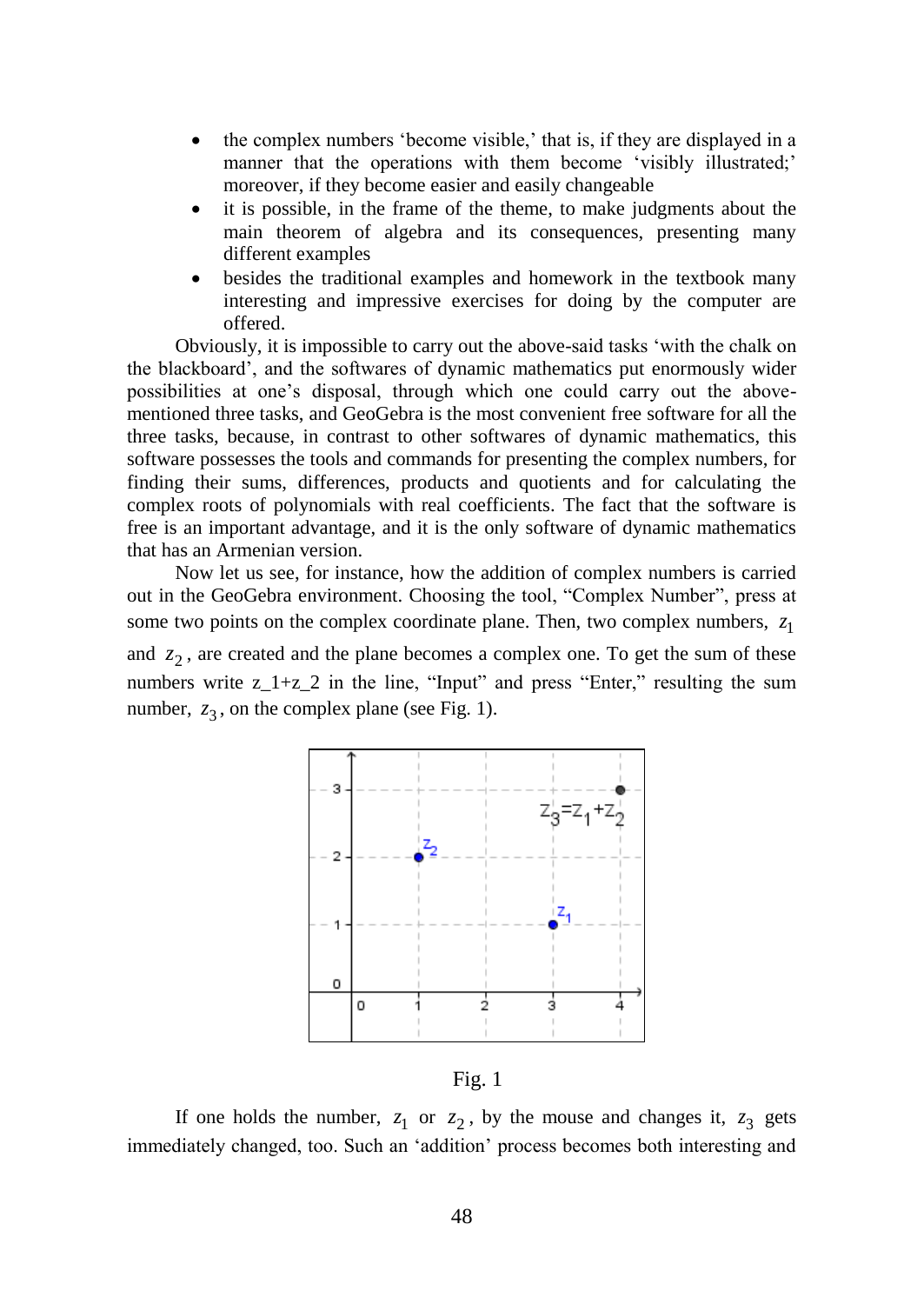impressive for the student, promoting rather good perceiving of the geometric illustration of complex numbers.

The figures, 2-4, are fragments of an interactive model illustrating the n-th roots of the complex number,  $z_0$ .

Though the software has 70 tools and many commands, nevertheless, it has no tool or command for doing this. Fortunately, there are possibilities of creating such new tools, and one of these possibilities was used to create a tool for finding and illustrating the n-th roots of the complex number and forming an interactive model for them.



Fig. 2



Fig. 3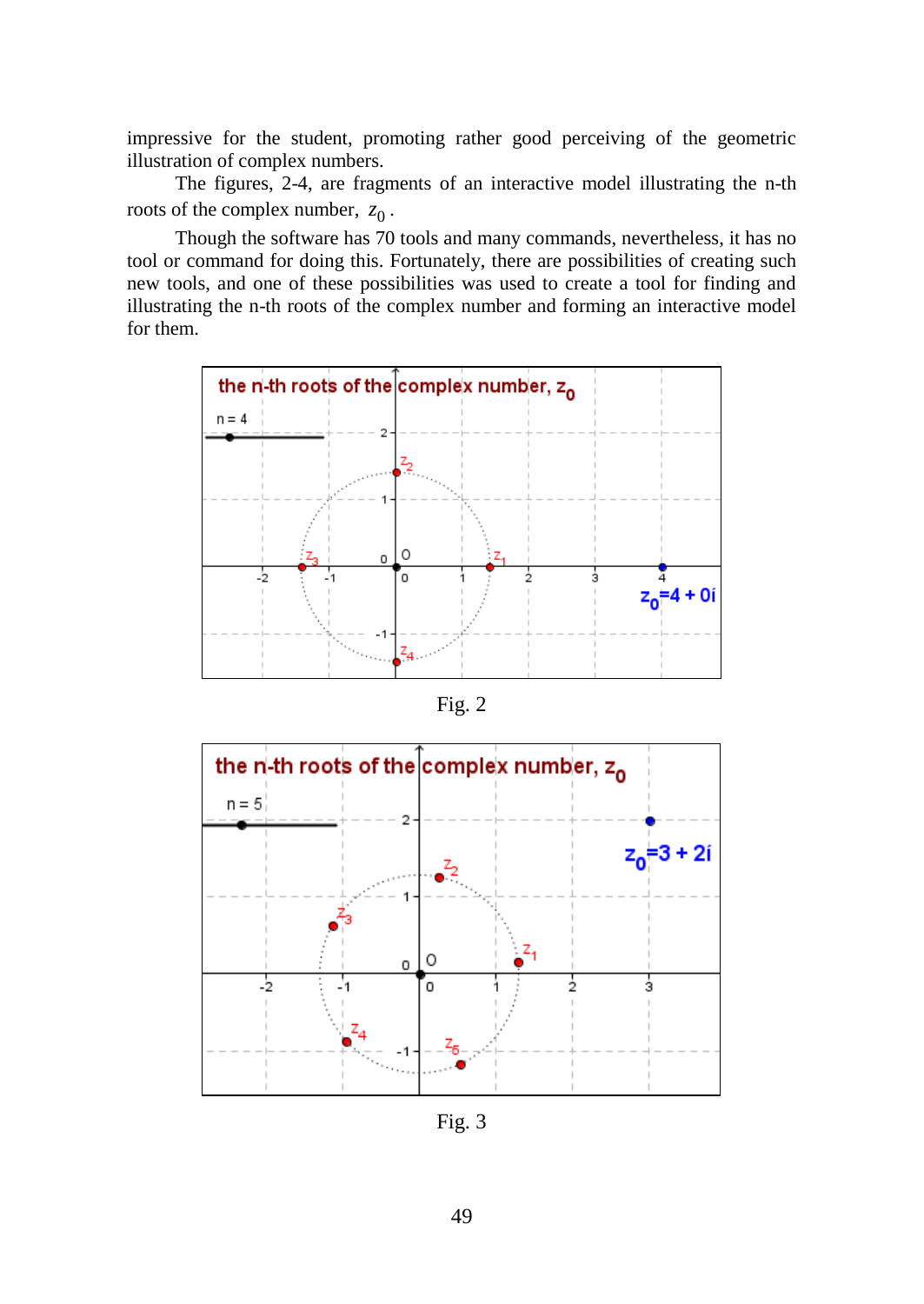Note that *n* is presented with a slider, which gives one a possibility to easily change the value of *n* and see the new roots corresponding to the new *n*. One can also change  $z_0$  and follow the changes of the new roots. The fact that the roots are uniformly distributed on the circumference becomes obvious.



Fig. 4

When it was mentioned about the new interesting and impressive exercises in the textbook, we meant, in particular, the task of creating of such a model and tool. To carry out an exercise like these the student has to be aware of the corresponding commands of the softwares. If this is the case, then the accomplishment of the task will be interesting and attractive and, besides, it will be equivalent of a great group of exercises of finding the roots of complex numbers.

The importance and the direct connection of this theme with the main theorem of algebra are obvious. When teaching this theorem and its consequences the discussion of special examples with their computer illustrations make the perceiving of the theorem much deeper and interesting, stressing its great value and fundamental substantiality.

But the theorem cannot be proved for high school students due to the lack of needed special knowledge; and the illustration of examples of many polynomials with different powers 'with the chalk and blackboard' is practically impossible, especially if one takes into account that there is no general algebraic solution–that is, solution in radicals–to polynomial equations of degree of five or higher (Abel– Ruffini theorem, also known as Abel's impossibility theorem) [5]. For instance, it is impossible to present many examples ('with the chalk and blackboard') of such important consequences as the following statements are:

- An odd power polynomial with real coefficients has one real root, at least.
- $\div$  If a complex (but not real) number is a root of a polynomial with real coefficients, then its complex conjugate number is a root of the same order.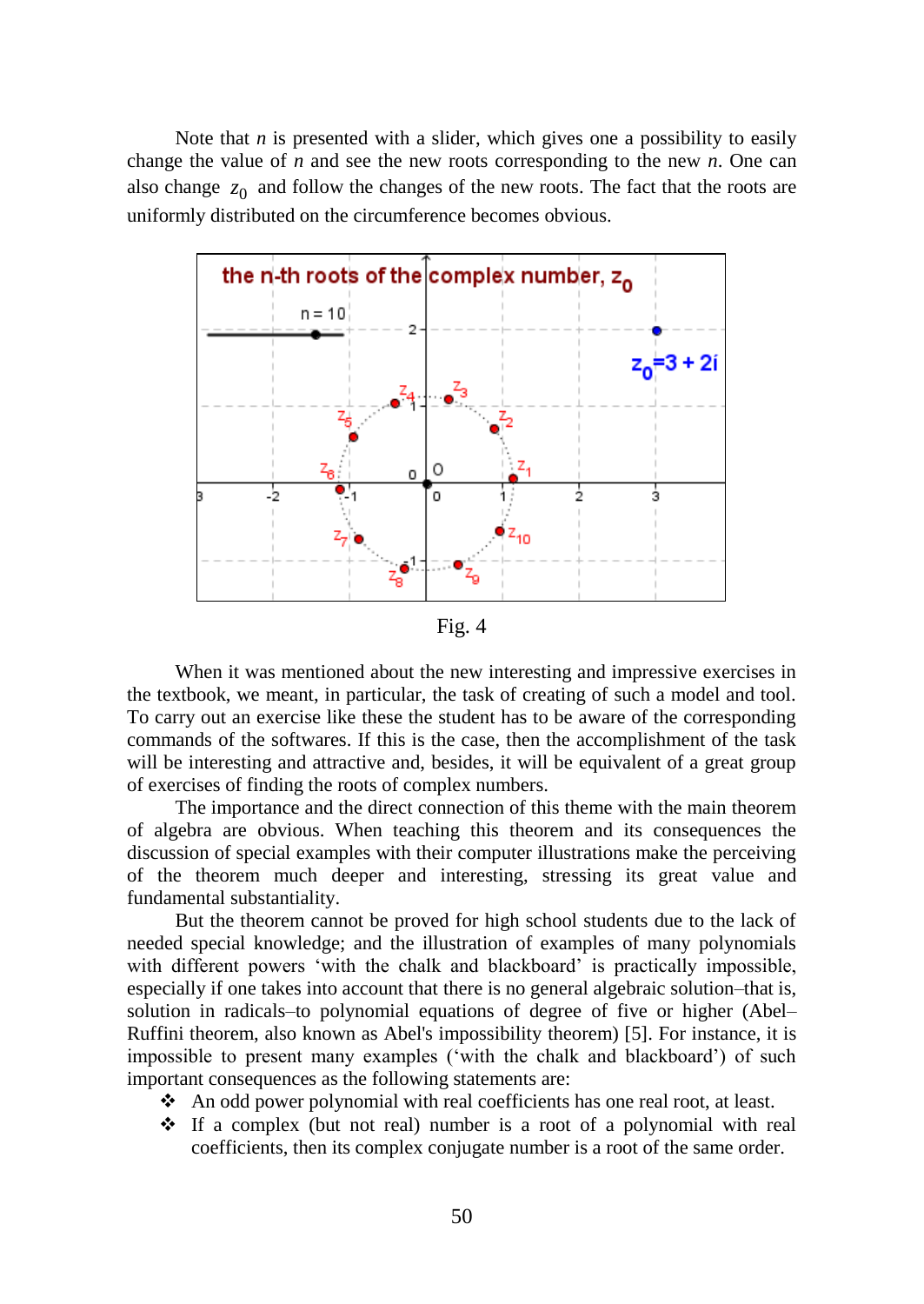The situation is entirely different if one uses the possibilities of GeoGebra.

The figures, 5-6, are fragments of an interactive model, which illustrates quadratic polynomials with real coefficients and their roots. The coefficients can be adjusted with sliders, which makes possible illustration of hundreds of examples in a short while.



Fig. 5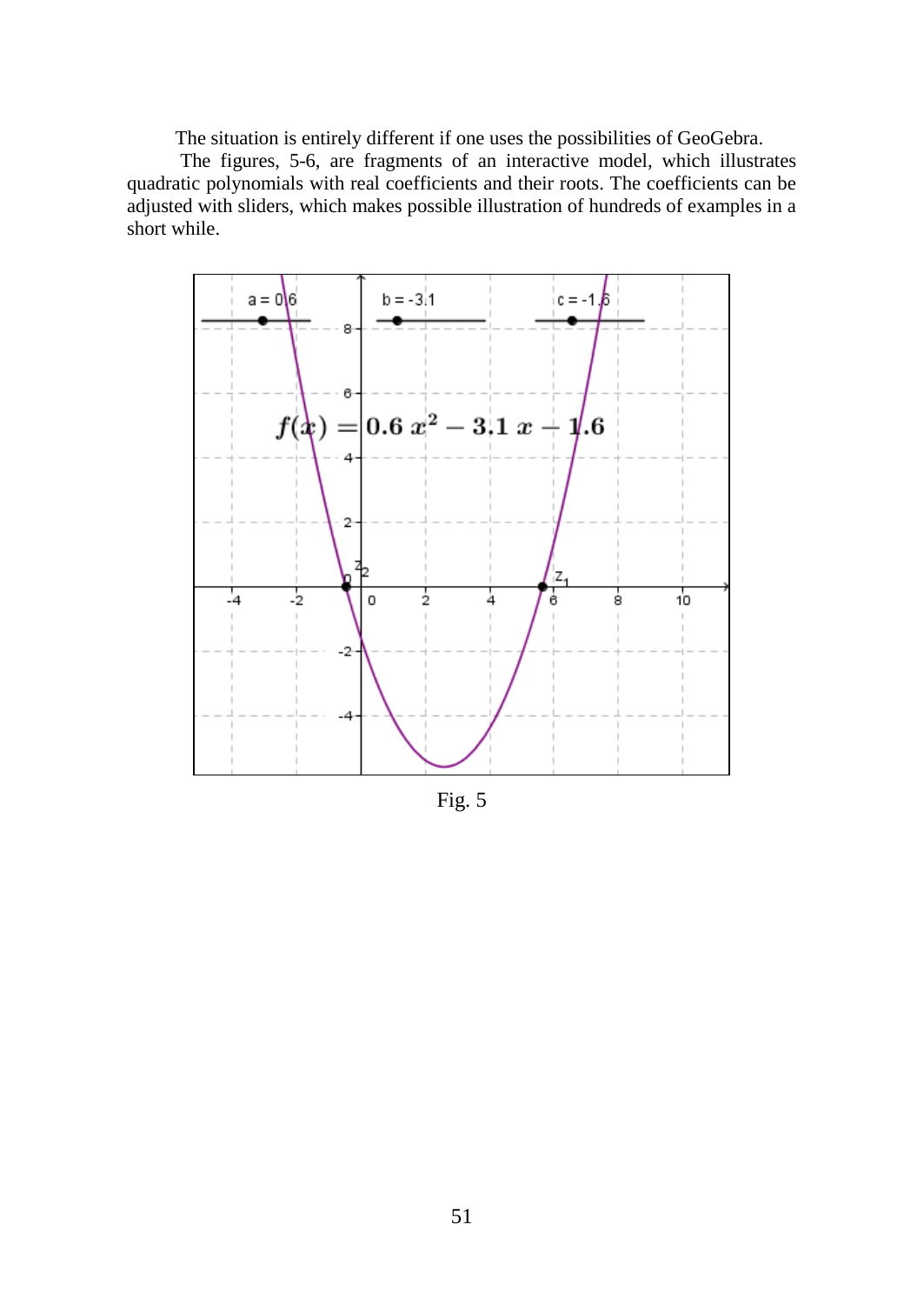

The figures, 7-8, are fragments of another interactive model, which illustrates cubic polynomials with real coefficients and their roots. Again, the coefficients can be adjusted with sliders.



Fig. 7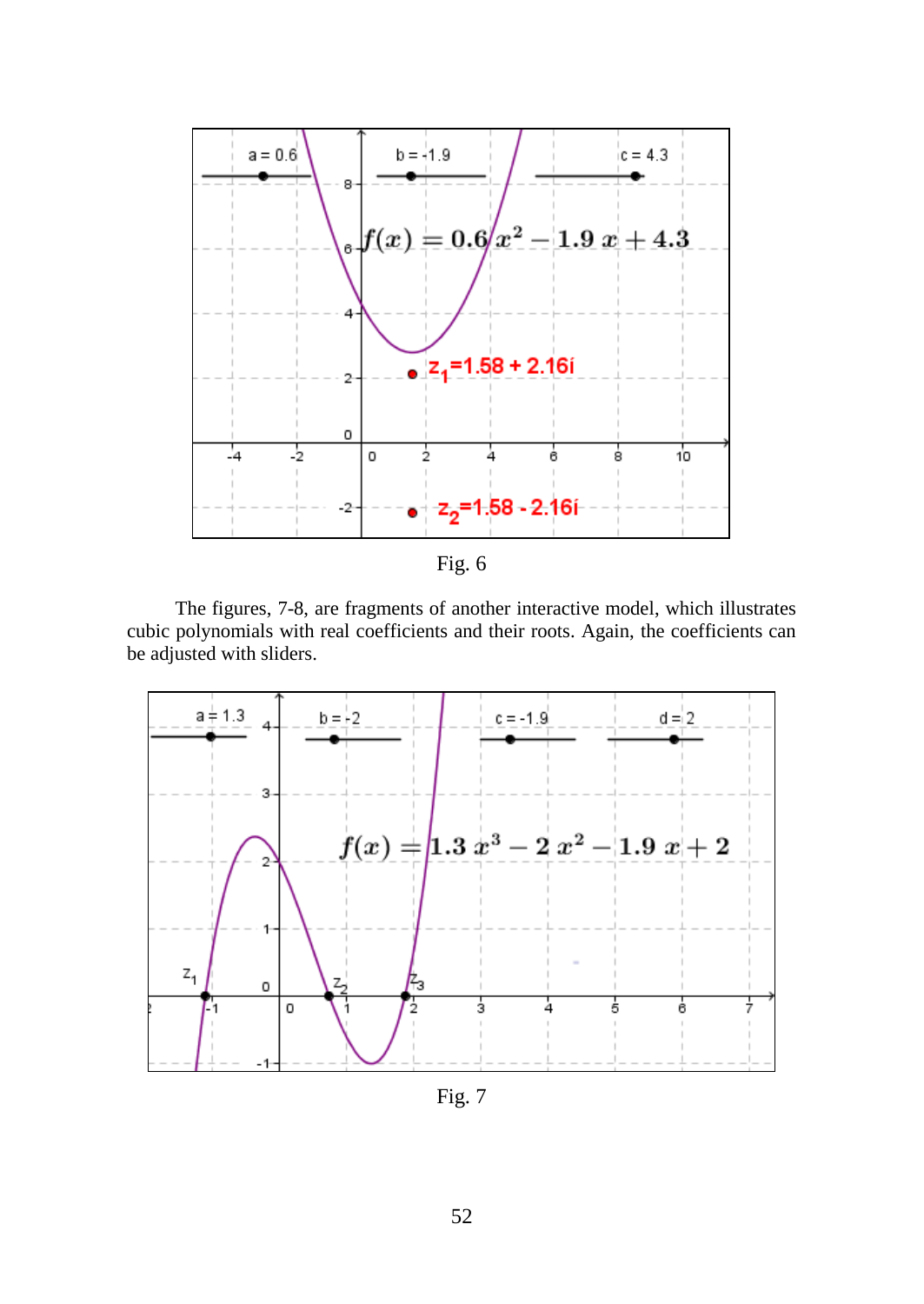



In figures 6 and 8 the polynomial roots are not only seen as complex plane points, but also their algebraic representations are given, which make obvious the presence of their complex conjugate roots.



Fig. 9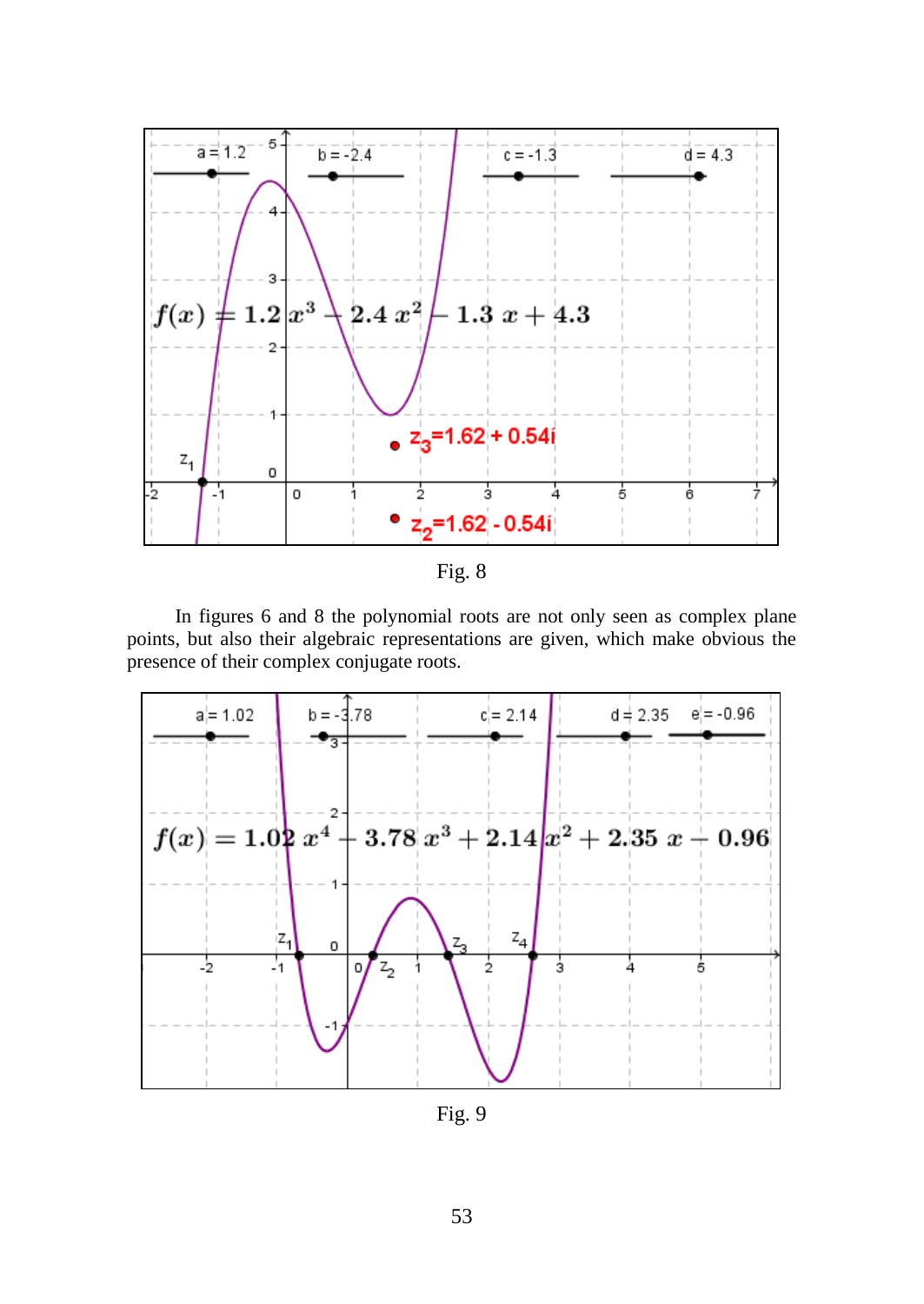In figures 9-11 polynomials of fourth power with real coefficients with their roots, correspondingly: having 4 roots, 2 real and 2 complex roots, and 4 complex roots are presented. The corresponding polynomial coefficients, as in the preceding cases, can be adjusted by sliders.

In figures 10-11, it is obvious that every complex root also has its conjugate one, though the complex forms of the roots are not brought.



Fig. 10



Fig. 11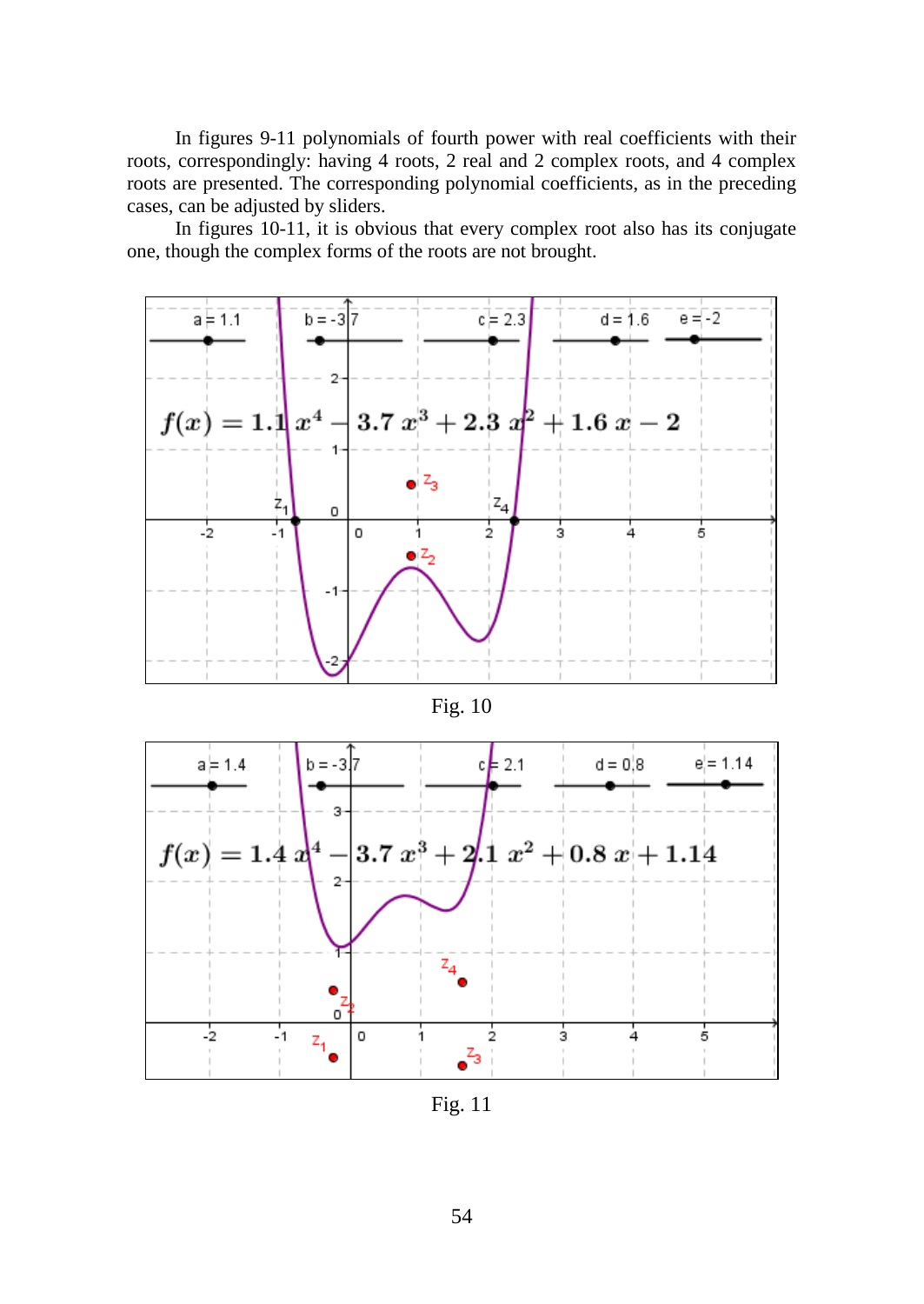The next figure, 12, is a fragment of the corresponding interactive model, and it illustrates some polynomials of 7-th power and their roots.



Fig. 12

Creation of interactive models for finding the roots of polynomials with real coefficients, as it was in the case of the interactive model of *n*-th roots of a complex number, is an interesting, attractive and useful task for a student. Such tasks essentially promote their interest to the theme and make their perceiving and learning of the theme deeper, but accomplishment of such tasks is possible only if the students have computers in their classes or in their homes.

It should be added that the students work with computers with more pleasure than with pens and paper. Nowadays, most of students have their home or personal computers and use the internet, and working with them is usual and natural for them, though these methods have been rarely used for teaching intentions in Armenia so far.

## **Conclusion**

The results of the meetings with more than thousand teachers unobjectionably evidenced that the GeoGebra software is a modern, effective and, in many cases, unique tool for teaching and studying mathematics and geometry. It is essential that this software is spread freely, which makes easier its introduction in the education